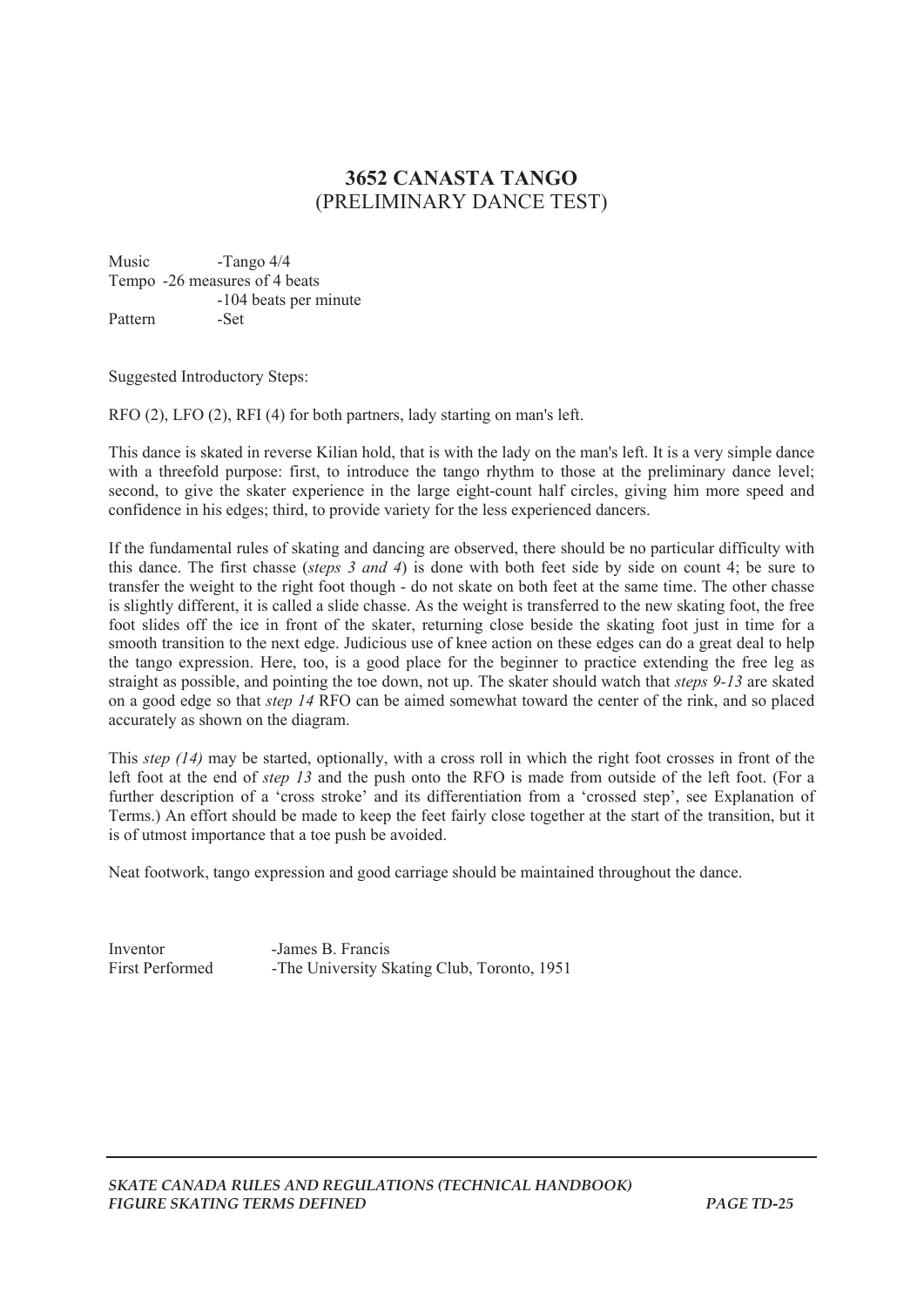## **3652 CANASTA TANGO**

| Hold           | Step No. | <b>Step</b>     | <b>Number of beats</b> |
|----------------|----------|-----------------|------------------------|
|                |          | (Same for both) | of Music               |
| Reverse Kilian |          | <b>LFO</b>      |                        |
|                | 2        | RFI-Pr          |                        |
|                | 3        | <b>LFO</b>      |                        |
|                | 4        | RFI-Ch          |                        |
|                | 5        | LFO-SwR         |                        |
|                | 6        | <b>RFO</b>      | $\overline{2}$         |
|                |          | LFI-SICh        | 2                      |
|                | 8        | RFO-SwR         | 4                      |
|                | 9        | <b>LFO</b>      | $\overline{2}$         |
|                | 10       | RFI-SICh        | 2                      |
|                | 11       | <b>LFO</b>      |                        |
|                | 12       | RFI-Pr          |                        |
|                | 13       | <b>LFO</b>      | 2                      |
|                | 14       | *RFO-SwR        |                        |

\* Optionally CR-RFO